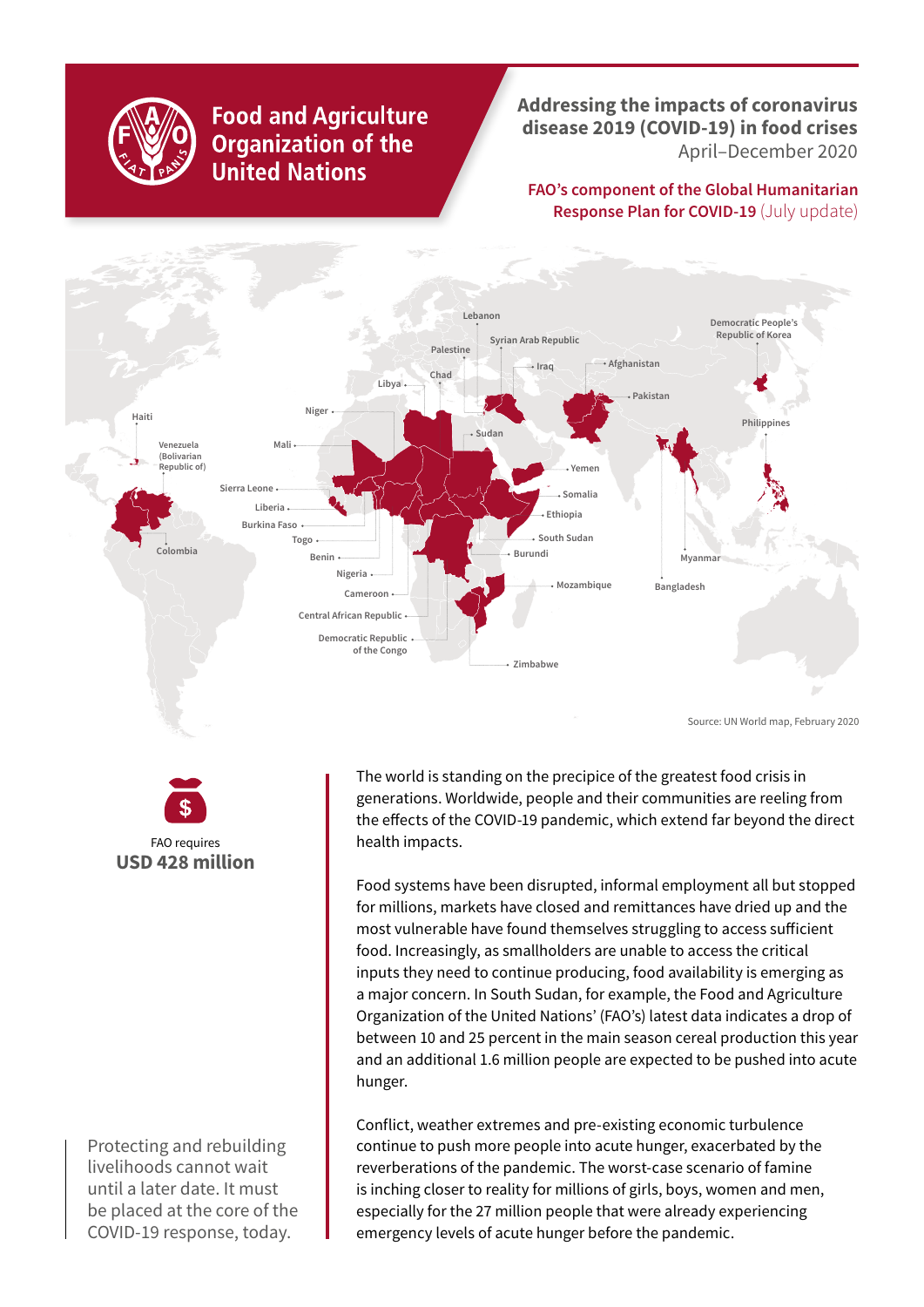Women have been particularly hard hit. They make up a large majority of informal workers in food production, processing and sales, and overwhelmingly bear the burden of caring for family members and ensuring their health and nutrition. In some food crisis contexts, many families are de facto headed by women, as men have migrated in search of employment. These women rely on remittances that have almost completely stopped during the pandemic. They also face numerous protection risks, including greater exposure to gender-based violence.

The impacts on food systems vary depending on the timing of restrictions in relation to agricultural and transhumance calendars. In the last few months, vital opportunities have been missed as planting seasons passed or market closures have resulted in

significant food loss. Recent Integrated Food Security Phase Classification (IPC) analyses point to a worrying deterioration. The Sudan has recorded its highest ever number of people experiencing crisis or worse levels of acute food insecurity, at 9.6 million people between July and September 2020. In Somalia, the numbers in crisis or worse are expected to almost triple compared with pre-COVID-19 estimates, while in Burkina Faso, the effects of COVID-19 are expected to cause a deterioration from stressed to crisis phases of acute malnutrition in six provinces for April to July. However, we can avert further deterioration. **It is not too late to act to safeguard livelihoods**; rather, protecting livelihoods is the most cost-effective way to avert a rise in acute hunger, protect development gains and lay the foundations for recovery.

#### **FAO's response**

Responding to these challenges requires urgent action at scale. Critical agricultural seasons, livestock movements for pasture and water, food harvesting, processing and storage – these are not activities that can be put on hold as we tackle the health impacts of the pandemic. Without support, increasing numbers of people will be forced to abandon their livelihoods and rely on much more costly food assistance to survive. Anticipatory action now is not just more cost effective than waiting to rebuild livelihoods and communities later, it is more humane and respectful of the dignity of the billions of people relying on some form of agriculture for their livelihoods. This is at the heart of FAO's response to the indirect effects of the COVID-19 pandemic.

FAO's programme focuses on four key components to save lives and livelihoods threatened by the pandemic.

Component 1: Rolling out data collection and analysis Clear evidence of the pandemic's emerging effects is

crucial to inform anticipatory actions, response and ultimately resilience building efforts. Using internal resources as a catalyst, FAO has already initiated the rolling out of a broader information and analysis system in food crisis contexts, focusing on remote data collection. This is being done in close collaboration with the Global Food Security Cluster and other key partners within the framework of the Global Network Against Food Crises. In particular, the partnership with the World Food Programme (WFP) is key as it provides the means to complement the understanding of impacts on food production and supply (FAO) and people's access to food (WFP). These efforts comprise global, regional and country level data collection and analysis on a range of issues that impact food security. For example, in Iraq, FAO, the International Organization for Migration and the International Trade Center have

started a quarterly monitoring system that will track the impact of COVID-19 on the business sentiments of agricultural small- and medium-sized enterprises. In Palestine, FAO surveys a panel of key informants weekly, composed of small and marginal farmers, herders, fishers, traders and cooperatives, to understand the impacts of the virus on food production and systems. In Yemen, FAO is producing weekly COVID-19 food chain monitoring bulletins, while in Zimbabwe, efforts include enhancing seasonal crop production assessments and livestock disease surveillance.

These efforts contribute to and reinforce joint food security analysis under the IPC framework by providing direct and indirect evidence on food security which will also include the Food Insecurity Experience Scale. This will complement broader FAO global data collection efforts to fully understand the scope of the impact on food insecurity and to be able to guide interventions.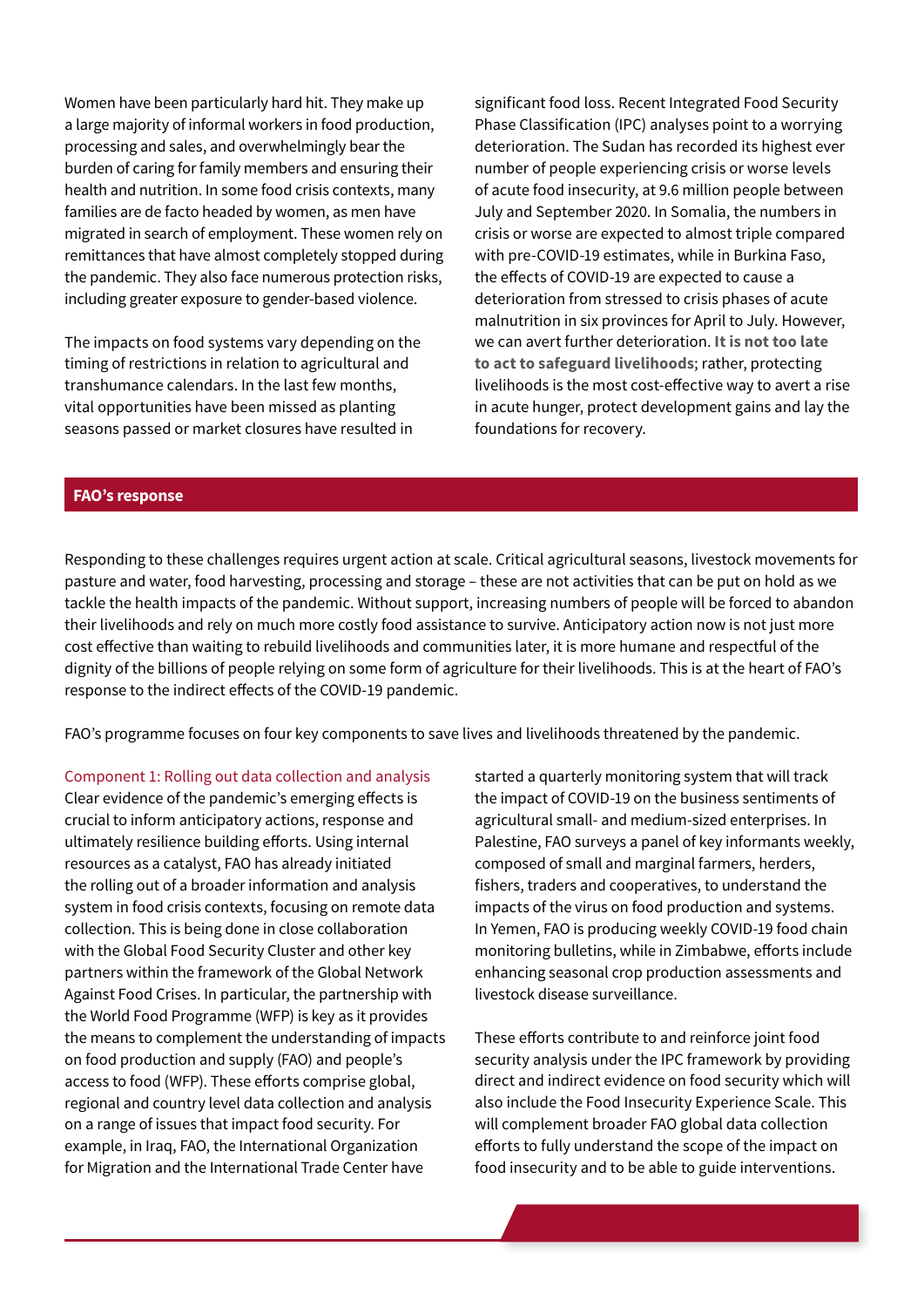All these efforts will contribute to FAO's Hand-in-Hand Initiative and associated interactive data platform, which uses the most sophisticated tools available, including advanced geospatial modeling and analytics, to identify the key opportunities to raise the incomes and reduce the inequities and vulnerabilities of rural populations, who constitute the vast majority of the world's poor.

#### Component 2: Ensuring availability of and stabilizing access to food for the most acutely food-insecure populations

One of the immediate priorities of humanitarian actors in a COVID-19 context is to ensure that ongoing deliveries of critical humanitarian assistance to vulnerable groups are not hindered and are adapted to potential COVID-19 impacts. Critical interventions include:

- **•** Cash and voucher assistance, particularly unconditional cash transfers, including in Afghanistan, Bangladesh, Haiti, Philippines, Somalia, Syrian Arab Republic and Venezuela (Bolivarian Republic of), among others. In addition, FAO is continuing or expanding cash for work for land/ forest rehabilitation (Cox's Bazar), restoration of irrigation, post-harvest storage facilities, fishponds (Democratic People's Republic of Korea, Central African Republic), with protective equipment and physical distancing. In Venezuela (Bolivarian Republic of), FAO is using fresh food vouchers to support extremely vulnerable people including migrants in COVID-19 quarantine centres.
- **•** Maintaining and scaling up provision of critical quality inputs for food production (seeds, feed, fertilizers, poultry), especially through seed voucher schemes, certified seed fairs and cash+, in a range of contexts, from Bangladesh to Iraq, Palestine to Burundi, and Yemen to Mozambique. In Somalia, FAO has used its successful mobile money programme to expand to e-vouchers for producers to access inputs from local vendors.
- **•** Support to livestock rearing, recognizing that livestock owners and particularly nomadic pastoralists have been especially hard hit by the pandemic's indirect impacts. Activities thus include providing animal feed (e.g. in Haiti, Iraq, Somalia, South Sudan, Sudan, Syrian Arab Republic, Togo and Yemen), and animal health services (Ethiopia, Haiti, Iraq, Nigeria, Pakistan, Sudan, Zimbabwe, etc.) to reduce the potential of a secondary zoonotic disease

outbreaks, and policy support to national authorities to facilitate transhumance.

- **•** Other activities include continued support to fisheries-based livelihoods in countries ranging from Burundi and Nigeria to Yemen and the Philippines.
- **•** Training in good agricultural practices continues to be rolled out, albeit using alternative modalities, such as through radio programmes aired in the project districts and communicated through SMS to beneficiaries in Somalia. In Iraq, FAO is piloting a farmer-to-farmer digital extension platform, harnessing technology to facilitate peer exchange to boost production.

#### Component 3: Ensuring continuity of the critical food supply chain for the most vulnerable populations In food crisis contexts, FAO will maintain and support the continuous functioning of local food markets, value chains and systems focusing on vulnerable smallholder farmers and food workers as well as areas which are critical to the food supply for vulnerable urban areas. Activities include:

- **•** Alternative income-generating opportunities, especially for women and youth and peri-urban/ urban populations in a number of contexts including Burundi, Benin, Burkina Faso, Ethiopia, Haiti, Niger, Nigeria, Pakistan, South Sudan, Syrian Arab Republic, Togo and Venezuela (Bolivarian Republic of), and others.
- **•** Reducing post-harvest losses through storage facilities (Haiti, Sierra Leone, Sudan), provision of storage bags (Zimbabwe), and, in the Democratic People's Republic of Korea, constructing potato storage units for cooperative farms to store seed potatoes from the 2020 harvest.
- **•** In a number of countries, including Burundi, Haiti and the Sudan, boosting local production and supply of animal feed and agricultural inputs (including seeds).
- **•** Strengthening food processing, storage and marketing systems, focusing on youth and women, including in Burundi, the Democratic People's Republic of the Congo, Haiti, Nigeria, Palestine and Togo.
- **•** Supporting local producers' through organizing agribusiness cooperatives (Nigeria), providing transportation for farmers' groups, enabling better access to markets (Haiti), strengthening agricultural cooperatives to enhance farmers' negotiation power and access to mechanized facilities (Sierra Leone).